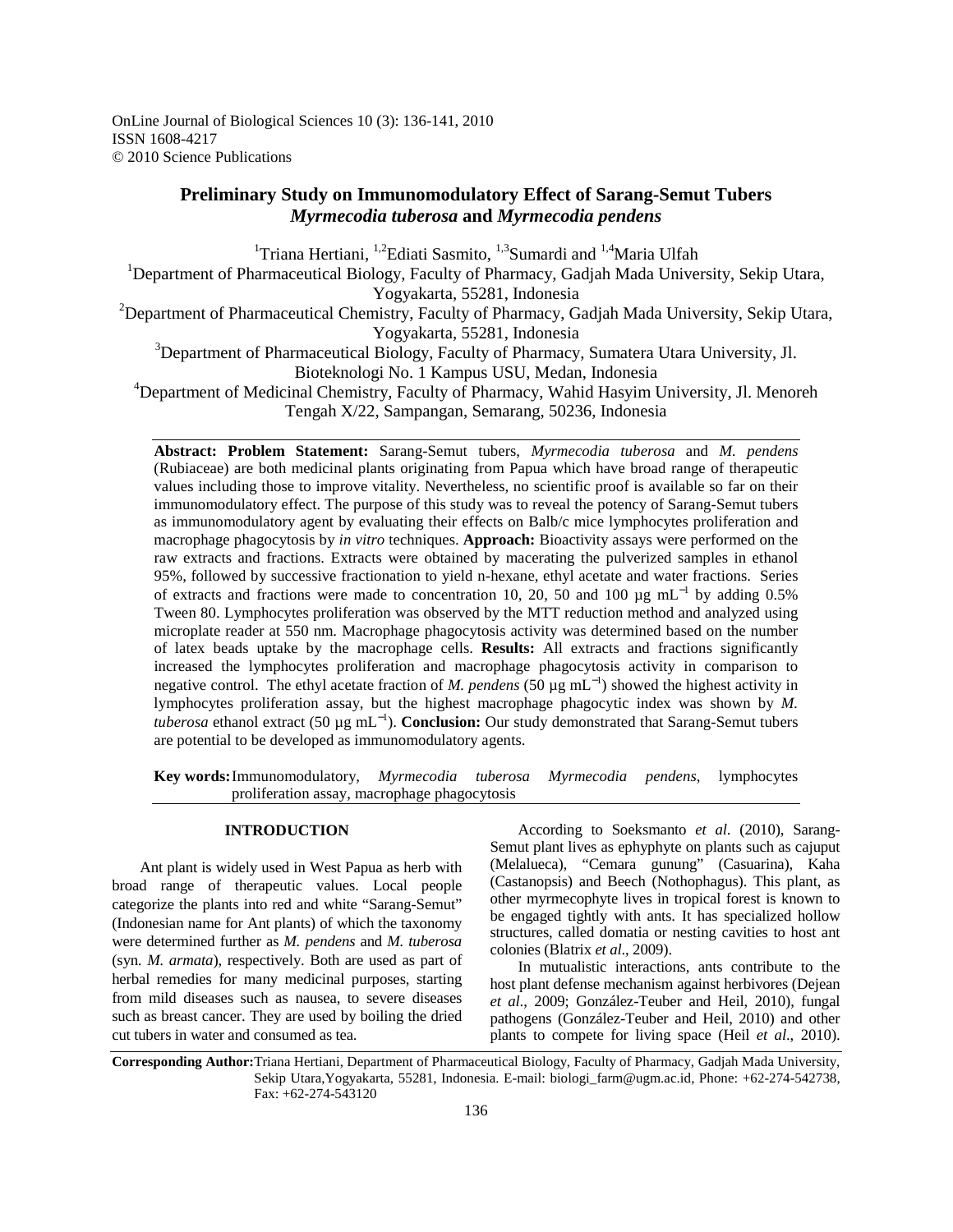These plants are potential to be developed in modern herbal medicines because they can grow well as ephyphyte, therefore the exploitation will not endanger the environment.

 Unfortunately, scientific proofs reported on this plant, both *M. tuberosa* and *M. pendens* are still lacking. Soeksmanto and collaborators (2010) has reported a potential cytotoxic activity of *M. pendens* against cancer cell lines, HeLa dan MCM-B2. The active fraction contained saponin, alkaloid, tannin and flavonoids (Soeksmanto *et al*., 2010). Another report on the bioactivity came from a related species *Hydnophytum formicarum* Jack (Prachayasittikul *et al*., 2008) which revealed the plant's antioxidant and antimicrobial activities.

 Considering its wide range of therapeutic usage in traditional remedy including those to vitality, it is hypothesized the Sarang-Semut tubers effects as immunomodulatory agent. This research aims to reveal the ethanol extracts and fractions effects on Balb/c mice macrophage phagocytic activity and lymphocyte proliferation by *in vitro* methods and to do the phytochemical analyses of the extracts. It is interesting to find out whether there are differences in these two plants' immunomodulatory activities and chemical constituents.

## **MATERIALS AND METHODS**

**Samples preparation:** Ant plants were collected from Babo, Bintuni, West Papua, Indonesia, on Februari-March 2010. Plants' species identification was performed by Mr. Heri Sujadmiko and Mrs. Ludmilla Fitri Untari (Laboratory of Plant Taxonomy, Faculty of Biology, Gadjah Mada University, Indonesia) with voucher specimen number 0209/T/Tb/VIII/2010.

 Ant plant tubers were washed, cut and dried in oven (Memmert, Germany) at 40°-60°C, then ground to obtain dried pulverized samples. After immersing in ethanol 95% (technical grade, Brataco, Indonesia), the supernatant were evaporated by vacuum rotary evaporator (Heidolph® WE 2000, Germany) to obtain ethanol extracts.

 The ethanol extracts were fractionated by using liquid-liquid partition with polarity gradient solvents as follows, n-hexane, ethyl acetate and water (technical grades, Brataco, Indonesia) to yield hexane, ethyl acetate and water fractions, respectively. Series of samples were made to concentration 10, 20, 50 and 100  $\mu$ g mL<sup>-1</sup> by using 0.5% Tween 80 (Merck, Germany).

**Lymphocytes isolation and proliferation assay**  (Ediati *et al*., 2006): Spleen tissue was isolated aseptically from Balb/c mice (Centre for Integrated Research and Assay, Gadjah Mada University, Indonesia) and subsequently transferred to a 50 mm petri dish containing 10 mL of RPMI 1640 (Sigma-Aldrich, Germany) to yield lymphocytes suspension in medium. The suspension in 10 mL centrifuge tube was then centrifuged at  $3,200$  rpm  $4^{\circ}$ C for 4 min. Clumps were suspended in 5 mL Tris ammonium chloride buffer and left in room temperature for 15 minute. RPMI was added to reach 10 mL suspension and centrifugation was taken place at 3,200 rpm 4°C for 4 min. Clumps were separated from the supernatant, washed twice with RPMI and then diluted with complete medium. Lymphocytes cells were counted by hemocytometer (Neubaeur). The cells were then ready to be tested and were cultured in  $37^{\circ}$ C CO<sub>2</sub> incubator. Suspensions of lymphocytes cells in 100 µL medium  $(1.5\times10^6 \text{ cells } mL^{-1})$  were distributed into 96-wells micro plates (Nunc). Into each well were added 10 µL of hepatitis B vaccine (Engerix®, GlaxoSmithKline), and incubation was taken place at 37°C for 24 h with 5%  $CO<sub>2</sub>$  flow (Heraeus<sup>®</sup>, Germany). After incubation, 100 µL of samples suspensions were added and incubation was continued for another 48h. Into each wells were added 10 µL of MTT 5 mg mL<sup>-1</sup> [3-(4,5dimethylthiazol-2-yl)-2,5-diphenyltetrazoliumbromide] (Merck, Germany), followed by 4h of incubation at 37°C. Viable cells will react with MTT to form purple color. Reagent stopper (10% SDS) in 50 µL of HCl 0.01 N was added into each wells. Optical densities were determined by using microplate reader (Bio-Rad Benchmark, Japan) at 550 nm. Positive control used was 10  $\mu$ L of PHA 5  $\mu$ g/ $\mu$ L (Phytohemagglutinin, Merck, Germany).

**Macrophage isolation and phagocytosis activity with latex beads:** Macrophages isolation technique was modified from Spilsbury *et al*. (1995). Macrophages were isolated from mice peritoneal fluid with  $\pm 10$  mL of cold RPMI. Aliquot was centrifuged at 1,200 rpm 4°C for 10 min. About 3 mL of RPMI 1640 complete media (contains FBS 10% (v/v) was added to sediment clumps. Cells were counted by hemocytometer (Neubaeur) and then resuspended in complete medium to obtain cell suspension with  $1.38\times10^{6}$  cells mL<sup>-1</sup> density. Cell suspension was then inoculated on microtiter plate 24 wells (Nunc) which covered by round cover slips. Each well contains 200 µL suspension (2.8×10<sup>5</sup> cells). Cells were incubated in  $CO_2$ 5% incubator at 37°C for 30 min. Afterwards each well was washed with 250  $\mu$ L complete medium three times,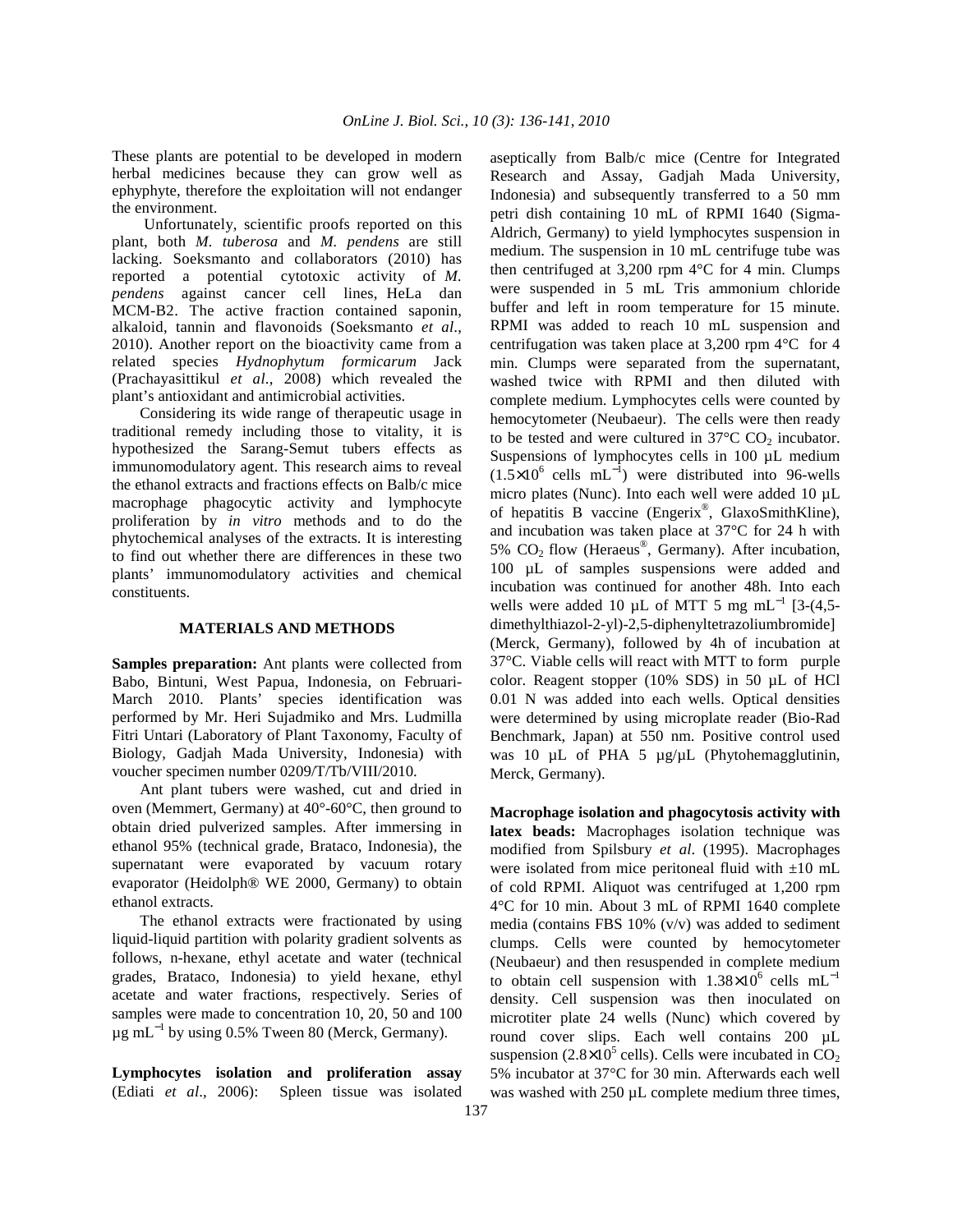followed by incubation for 2 h. Cells was then washed with RPMI 1640 twice and then 1 ml complete medium was added, followed by 24h incubation. Non specific phagocytic activity was performed *in vitro* according to Leijh *et al*. (1986) by using 3 µm *latex beads* (Sigma-Aldrich, Germany). Latex beads were resuspended in PBS to get concentration of  $2.5 \times 10^6$  particles mL<sup>-1</sup>. 24h-Cultured of peritoneal macrophages, were washed twice after washing with RPMI 1640. Latex suspension (200  $\mu$ L/wells) and samples (200  $\mu$ L/wells) were added into each wells and incubated in incubator  $CO<sub>2</sub> 5%$ 37°C for 60 min. Cells were then washed with PBS three times to eliminate excess latex beads. After left to dry in room temperature, fixation with methanol was done for 30 sec. Afterwards methanol was aspired and cover slips were left to dry, followed by 2% Giemsa (v/v) staining (Merck, Germany) for 20 min. After being washed with distilled water, supernatant were aspired and wells were left to dry. The amount of macrophages which phagocyted the latex beads and latex beads consumed by the macrophages were counted under inverted microscope (Olympus, Germany) to calculate the macrophage phagocytic index. Positive control used was 10 µL LPS (Lipopolysaccharide, Sigma-Aldrich, Germany) 1 µg/µL.

**Phytochemical analyses:** Several TLC systems were evaluated to get the best separation (stationary phase used was silica 60 F254 precoated plates, Merck, Germany). UV 254 and 366 nm lamps were used to detect compounds with chromophores. Spraying reagents to detect the compounds were chosen based on functional groups (Spangenberg, 2008).

#### **RESULTS**

 Result of lymphocytes proliferation assay of *M. tuberosa* and *M. pendens* showed dose dependant manner (Table 1-2). Statistical analyses ( $p < 0.05$ , n = 3) by non parametric Kruskal Wallis followed by Mann-Whitney methods showed significant differences. In general, *M. pendens* showed higher activity in comparison to *M. tuberosa*. The highest activities were observed in ethyl acetate fractions of each plant. Hexane fractions showed low activity but still significantly higher than negative control suggesting low stimulation of lymphocyte proliferation.

 Macrophage phagocytosis assay of both plants showed similar pattern (Table 3-4). One way Anova followed by Tukey test showed significant differences among results ( $p < 0.05$ ,  $n = 3$ ). The highest activity

was shown by the ethanol extracts at concentration 50  $\mu$ g m $L^{-1}$ .

 Phytochemical analyses of the *M. pendens* tuber detected alkaloid, phenolics, and terpenoids compounds, while TLC profile of *M. tuberosa* indicated the absences of alkaloid, polihydroxy flavonoid and compounds with carbonyl groups, but gave positive results for terpenoids and phenolics. After comparing the TLC profile of both plant extracts, it was revealed that no similar spots were detected. This suggests different in chemical contents of both plants.

#### **DISCUSSION**

The need for control and balance in the stimulation and suppression of the immune system has urged the search of new substances with immunomodulatory activity from nature (Philippi *et al*., 2010). Modulation of the immune system can be shown by any changes involve induction, expression, amplification or inhibition of any part of phase in immune response (Alamgir and Uddin, 2010). Effect of a substance on immune response itself can be suppressive, tolerogenic or stimulatory (Krensky *et al*., 2006).

Many herbal medicines have already been reported to possess immunomodulatory effect. Compound such as aucubin (an iridoid), phenolics and flavonoids have been reported as potential immunostimulatory agents (Chiang *et al*., 2003), so does saponin (Lacaille-Dubois, 2005). As already been widely accepted, polyphenols such as flavonoids, and tannin are potential antioxidant substances. Anti oxidative compounds might contribute to the immunomodulatory effect by promoting changes in redox-sensitive signaling pathways involved in certain genes expression. These kind of changes will further influence several cell functions including the immune response (Ramiro-Puig and Castle, 2009). Propolis is an example of extract rich in antioxidant phenolics compounds, which is also a potential immunomodulatory agent (Syamsudin *et al*., 2009).

 Study on immunomodulatory effect of Sarang-Semut tubers showed that the ethanol extracts were potential to stimulate non specific immune response (phagocytosis) but the effect on specific immunity was not as good as the ethyl acetate fraction. This was expressed by the results of lymphocyte proliferation assay. On the other hand, the ethyl acetate fractions can induce the lymphocyte proliferation but the activity on the macrophage phagocytosis was lower than that shown by the ethanol extracts.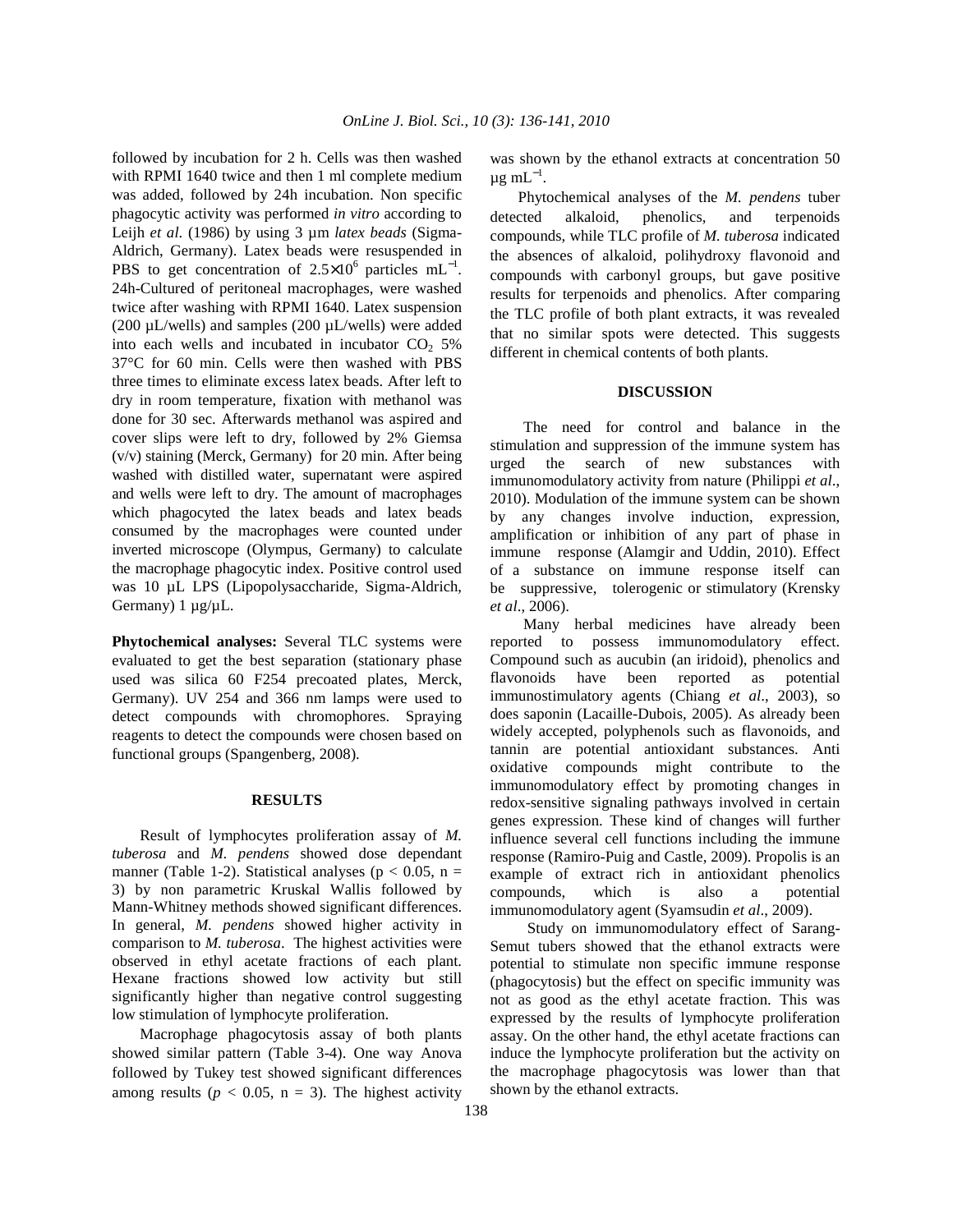In general, macrophages phagocytic activities in the presence of extracts and fractions were significantly stimulated in comparison to the negative control. Based on the fact that the macrophage plays an important role in generating the immune response, this result supports Sarang-Semut tubers as potential immunostimulatory agents. Nevertheless, since no dose dependant manner observed, mechanism of modulation might occurred, resulting reduced effects by higher dose exposure.

 Phytochemical analyses of the extracts showed differences in TLC profiles. The presence of alkaloids, terpenoids, and phenolics of *M. pendens* were consistent to the result of phytochemical study reported by Soeksmanto and collaborators (2010). Since no polyhydroxy flavonoid and carbonyl groups detected in the extract of *M. tuberosa*, a presence of compounds such as polyhydroxy flavons or flavonols in this plant can be neglected. Flavonoid type of compound lacking of carbonyl groups in its structure i.e. deoxyanthocyanidin might occured.

 Chiang *et al*., (2003) reported that triterpenoids such as oleanolic acid and ursolic acid were not a potent modulator for lymphocyte proliferation. These compounds are lipophilics, therefore they would be present in hexane fractions. This might explain lower activity of the hexane fractions of both plants in lymphocyte proliferation assay.

 Considering that Iridomyrmex ants are reported to be involved in myrmecotrophy of Sarang-Semut plants (Beattie, 1989) a possibility of iridoid compound presence in the extracts cannot be put aside. Iridoids are monoterpenoids which have been reported as part of Iridomyrmex ant defense mechanism. This group of compounds plays an important role in plant defense against herbivores (Gálvez *et al*., 2005). As decribed by Beattie (1989), ant waste materials translocation to host plant do exist. In other reports, Solano and Dejean (2004) and Defossez *et al*. (2010) revealed that ants provide their host plant with nitrogen, resource which is relatively low in ephyhyte like Sarang-Semut plant. These phenomena suggest the possibility of finding ant's metabolites enrich the plant extract.

 What is also interesting to note, that symbiosis in myrmecophytes is not only involving host plant and ants, but also include fungi living in domatia (nesting cavities of myrmecophytes) (Defossez *et al*., 2009; 2010). Mutualist ants play a role in the occurrence of this fungus. Therefore it is expected that the fungi are tightly related to ant-plants mutualism (Defossez *et al*., 2009). This kind of symbiotic relationship suggests the fungi contribution in providing useful chemical for plant host defense. As described by Medina and collaborators (2010), some fungi have capabilities to produce enzyme to degrade tannin into antioxidant phenolics. Furthermore, some fungi endophytes also contributed in plant host defense against pathogenic fungi (Ting *et al*., 2010). Further investigation is of course needed to assure the involvement of either fungi or ants or even other organisms in Sarang-Semut chemical contents enrichment.

Table 1: Effect of *M. tuberosa* extract and fractions on mice lymphocytes proliferation. Proliferation activity was expressed by the optical density at 550 nm.Negative control showed value of 0.02±0.00; positive control (PHA 5µg/µL, 10 µL): 0.01±0.01. Values are mean ± standard deviation;  $n = 3$ ,  $p \ge 0.05$ 

| $\mu = 3, p < 0.05$<br>Samples | Optical density             |                             |                             |                             |
|--------------------------------|-----------------------------|-----------------------------|-----------------------------|-----------------------------|
|                                | $10 \mu$ g mL <sup>-1</sup> | $20 \mu g$ mL <sup>-1</sup> | $50 \mu g$ mL <sup>-1</sup> | $100 \mu g \text{ mL}^{-1}$ |
| Ethyl acetate fraction         | $0.04 \pm 0.01$             | $0.06 \pm 0.01$             | $0.14 \pm 0.02$             | $0.31 + 0.02$               |
| n-Hexane fraction              | $0.05 + 0.01$               | $0.04 \pm 0.01$             | $0.04 + 0.01$               | $0.12 \pm 0.01$             |
| Water fraction                 | $0.03 + 0.00$               | $0.03 + 0.01$               | $0.05 + 0.00$               | $0.09 + 0.01$               |
| Ethanol extract                | $0.04 \pm 0.00$             | $0.04 \pm 0.01$             | $0.06 + 0.02$               | $0.15 \pm 0.01$             |

Table 2: Effect of *M. pendens* extract and fractions on mice lymphocytes proliferation. Proliferation activity was expressed by the optical density at 550 nm. Negative control showed value of  $0.02\pm0.00$ ; positive control (PHA 5µg/µL, 10 µL):  $0.01\pm0.01$ . Values are mean  $\pm$  standard deviation;  $n = 3$ ,  $p < 0.05$ 

| Samples                | Optical density             |                             |                       |                             |  |
|------------------------|-----------------------------|-----------------------------|-----------------------|-----------------------------|--|
|                        | $10 \mu$ g mL <sup>-1</sup> | $20 \mu g$ mL <sup>-1</sup> | $50 \mu$ g m $L^{-1}$ | $100 \mu g \text{ mL}^{-1}$ |  |
| Ethyl acetate fraction | $0.10 \pm 0.01$             | $0.13 \pm 0.01$             | $0.24 + 0.01$         | $0.45 + 0.02$               |  |
| n-Hexane fraction      | $0.06 + 0.01$               | $0.09 + 0.02$               | $0.11 + 0.04$         | $0.21 + 0.04$               |  |
| Water fraction         | $0.10+0.03$                 | $0.09 + 0.01$               | $0.18 + 0.02$         | $0.35+0.06$                 |  |
| Ethanol extract        | $0.09 + 0.02$               | $0.12 + 0.02$               | $0.16 + 0.01$         | $0.31 + 0.06$               |  |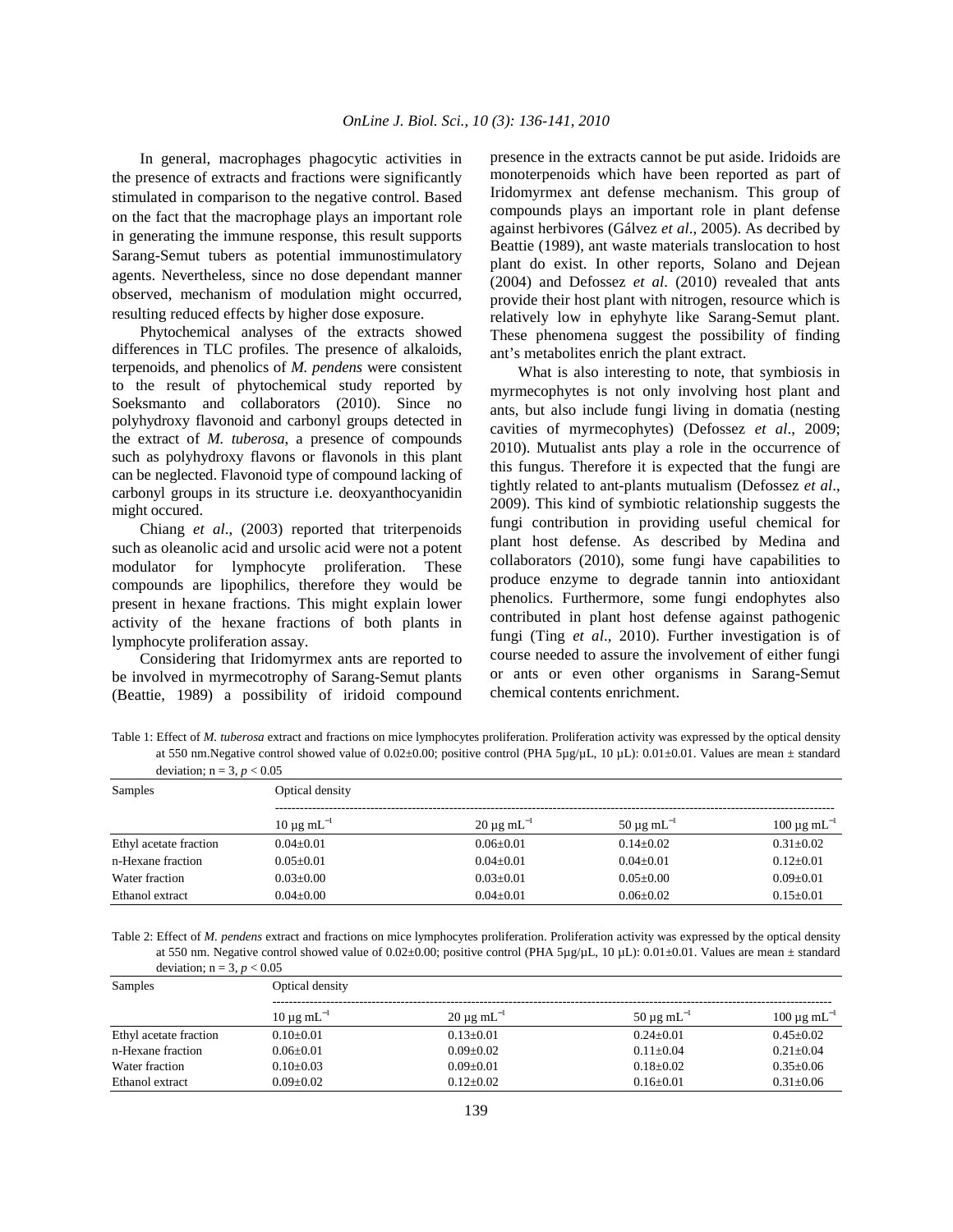#### *OnLine J. Biol. Sci., 10 (3): 136-141, 2010*

Table 3: Effect of *M. tuberosa* extract and fractions in macrophage phagocytosis. Negative control showed value of 0.08±0.02; positive control (LPS  $1\mu g/\mu L$ ,  $10 \mu L$ ):  $2.23\pm0.60$ . Values are mean  $\pm$  standard deviation; n = 3, p < 0.05.

| Samples                | Index                 |                             |                            |                             |
|------------------------|-----------------------|-----------------------------|----------------------------|-----------------------------|
|                        | $10 \mu$ g m $L^{-1}$ | $20 \mu g$ mL <sup>-1</sup> | $50 \mu g \text{ mL}^{-1}$ | $100 \mu g \text{ mL}^{-1}$ |
| Ethyl acetate fraction | $4.64 + 0.78$         | $2.76 + 0.28$               | $3.30 + 0.53$              | $3.61 + 0.39$               |
| n-Hexane fraction      | $2.30+0.03$           | $4.17+0.59$                 | $4.73 + 0.11$              | $2.39+0.14$                 |
| Water fraction         | $3.78 + 0.15$         | $3.06 + 0.24$               | $2.29 + 0.08$              | $1.99 + 0.13$               |
| Ethanol extract        | $4.48 + 0.18$         | $2.24+0.02$                 | $5.61 + 0.39$              | $2.64 \pm 0.07$             |

Table 4: Effect of *M. tuberosa* extract and fractions in macrophage phagocytosis. Values are mean  $\pm$  standard deviation; n = 3, *p* < 0.05. Negative control showed value of  $0.08\pm0.02$ ; positive control (LPS 1µg/µL, 10 µL):  $2.23\pm0.60$ 

| Samples                | Index                       |                            |                             |                             |
|------------------------|-----------------------------|----------------------------|-----------------------------|-----------------------------|
|                        | $10 \mu$ g mL <sup>-1</sup> | $20 \mu g \text{ mL}^{-1}$ | $50 \mu$ g mL <sup>-1</sup> | $100 \mu g \text{ mL}^{-1}$ |
| Ethyl acetate fraction | $3.79 + 0.43$               | $3.99 + 0.35$              | $3.83 + 0.56$               | $2.56 + 0.31$               |
| n-Hexane fraction      | $2.65 \pm 0.53$             | $3.83+0.20$                | $4.16 \pm 0.10$             | $3.11 + 0.16$               |
| Water fraction         | $3.67 \pm 0.57$             | $3.02 \pm 0.25$            | $2.77 \pm 0.59$             | $2.23+0.16$                 |
| Ethanol extract        | $3.49 + 0.22$               | $4.41 + 0.09$              | $5.52 \pm 0.29$             | $3.72 \pm 0.57$             |

### **CONCLUSION**

 Sarang-Semut tubers significantly increased the Balb/c mice lymphocytes proliferation and macrophage phagocytosis activity. The ethyl acetate fraction of *M.*   $p$ *endens* (50 µg mL<sup>-1</sup>) showed the highest activity in lymphocytes proliferation assay, but the highest macrophage phagocytic index was shown by *M. tuberosa* ethanol extract (50 µg mL<sup>-1</sup>).

#### **ACKNOWLEDGEMENT**

 This research was financed by I-MHERE project, Faculty of Pharmacy UGM. With contract no 035/FA/UGM/I-MHERE/III/10

#### **REFERENCES**

- Alamgir, M. and S.J. Uddin, 2010. Recent Advances on The Ethnomedicinal Plants as Immunomodulatory Agents. In: Ethnomedicine: A Source of Complementary Therapeutics (Eds. Debprasad Chattopadhyay), Research Signpost, Kerala, India. ISBN: 978-81-308-0390-6, pp: 227-244. http://www.trnres.com/ebook/uploads/chattopadhy ay/T\_1283849979Chattopadhyay-8.pdf
- Beattie, A., 1989. Myrmecotrophy: Plants fed by ants. Trends Ecolo. Evolut., 4: 172-176. DOI: 10.1016/0169-5347(89)90122-5
- Blatrix, R., S. Bouamer, S. Morand and M-A. Selosse, 2009. Ant-pant mutualisms should be viewed as symbiotic communities. Plant Signal. Behav., 4: 554-556. DOI: 10.4161/psb.4.6.8733
- Chiang, L-C., L.T. Ng, W. Chiang, M-Y. Chang and C-C. Lin, 2003. Immunomodulatory activities of flavonoids, monoterpenoids, triterpenoids, iridoid glycosides and phenolic compounds of plantago species. Planta Medica, 69: 600-604. DOI: 10.1055/s-2003-41113
- Defossez, E., M-A. Selosse, M-P. Dubois, L. Mondolot, A. Faccio, C. Djieto-Lordon, D. McKey and R. Blatrix, 2009. Ant-plants and fungi: a new threeway symbiosis. New Phytologist, 182: 942-949. DOI: 10.1111/j.1469-8137.2009.02793
- Defossez, D., C. Djiéto-Lordon, D. McKey, M-A. Selosse and R. Blatrix, 2010. Plant-ants feed their host plant, but above all a fungal symbiont to recycle nitrogen. Proceed. Royal Soc. Biol. Sci., 1-8. DOI: 10.1098/rspb.2010.1884
- Dejean, A., J. Grangier, C. Leroy and J. Orivel, 2009. Predation and aggresiveness in host plant protection: a generalization using ants from the genus azteca. Naturwissenschaften, 96: 57-63. DOI: 10.1007/s00114-008-0448-y
- Ediati, S., S. Mulyaningsih, K.E. Untari and R. Widyaningrum, 2006. Immunostimulant activity of soybean milk against immunoglobulin (IgG, igA) and lymphocyte cells proliferation of balb/c mice induced hepatitis A. Indonesian J. Pharm., 17: 156-161.

http://mfi.farmasi.ugm.ac.id/files/news/8.\_17-3- 2007-ediati.pdf

- Gálvez, M., C.M. Martín-Cordero and M.J. Ayuso, 2005. Pharmacological Activities of Iridoids Biosynthesized by Route II. In: Studies in Natural Products Chemistry, Vol. 32, Bioactive Natural Products (Part L) (Eds. Atta-ur Rahman), Elsevier B.V., Amsterdam, The Netherlands. ISBN: 978-0- 444-52171-2, pp: 365-394.
- González-Teuber, M. and M. Heil, 2010. Pseudomyrmex ants and acacia host plants join efforts to protect their mutualism from microbial threats. Plant Signal Behav., 5: 890-892. PMID: 20484982